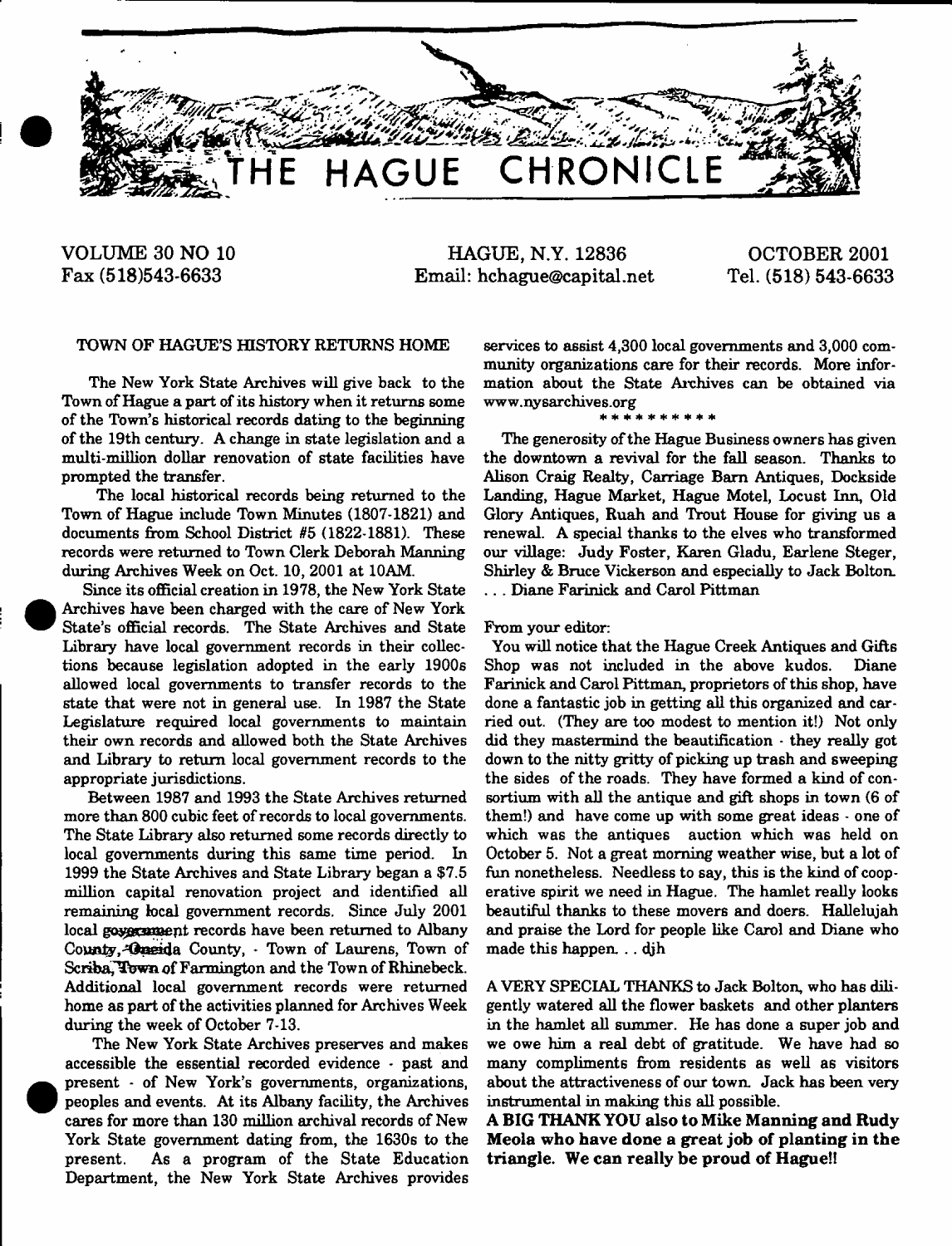### HAGUE SENIOR CITIZENS CLUB

The Hague Senior Citizens Club will meet on Tuesday, Oct. 23 at 1:30FM at the Community Center. Candidates for town offices will be present, and each will be given three minutes (President Janet is bringing a timer) to express views and comments on what each feels to be of importance in Hague. Registration for the trip to the Bolton Meal Site for Thanksgiving dinner on Friday, Nov. 16 will be taken. Circle the 16th on your calendar and sharpen your taste buds. We need to let Bolton know by November 1 how many of us will be coming to share the meal... ewa

### HAGUE HISTORICAL SOCIETY

The Hague Historical Society will meet on Monday, Nov. 19 at 7:30PM at the Community Center. Mrs. Kennedy, Mrs. Halm and Mrs. Brauner will be in charge of the program for that evening. The speaker will be Richard Cipperly, who will be speaking on the history of the CCC at and around Lake George. It was the great depression and young men across the country found work in building the infra structure of the 20th century. Follow their footsteps around Lake George!

The sign at the Hague Heritage Cemetery on Pine Orchard Road is now in place, looks great and J. Crammond and Co. are mighty proud of it. Drive up and see it, explore the cemetery and attend our meeting on November 19 at 7:30PM. . . ewa

### HAGUE VOLUNTEER FIRE DEPARTMENT

Our Fire Department responded to 6 calls in September; one was for assistance at a rescue, two were stand-bys, and three were false alarms. Total manhours expended: 41 1/4. Our ambulance wheeled forth on 8 runs, covered 231 miles and expended 58 1/2 manhours.

It is estimated that over 40,000 gallons of water were hauled to the Rowan Reservoir (off Watts Hill) by the HVFD.

Election Dav Luncheon will be held at the Community Center on Tuesday, Nov. 6. Soup and favorite sandwiches will be served between noon and 1:30PM. Turn out and VOTE; turn out and EAT!

If you arrive early to vote stop by and have donuts and coffee with the volunteers of the HVFD.

Safety Note: We remain very DRY. Please be careful with all outdoor fires; be careful of the cigarette you throw from your car window (DON'T THROW IT OUT \* USE YOUR ASH TRAY). Be careful of all fires... ewa

## FLU/PNEUMONIA VACCINE CLINIC SCHEDULE

Flu shots will be available at the Town Hall on Wed. Oct. 31 from 1-3 pm at the Town Hall. Those eligible are persons age 65 or older, those with chronic medical conditions, pregnant women and healthcare workers. .

Only Warren County residents are accepted. A \$10 fee will be requested for flu vaccine and a \$15 fee for pneumonia vaccine - if not Medicare eligible. Bring Medicare card to clinic. Call Public Health at 761-6580 for further info. If you cannot make it on Oct. 31, see chart in town hall for list of other locations.

### WEATHER NOTES by Mary Lou Doulin

These gorgeous days of September and October have been so appealing that even the humming birds are lingering. The mildness of the days has extended this "season of brilliant pigment." The high color is happening now and it is splendid. Around the lake the mountains look like Mother Nature wrapped a gypsy shawl. It's a great time to tour in your car throughout the region. Visits to apple orchards are rewarding.

I found an interesting organic farm near Shelburne that had a dazzling view of Lake Champlain and baked their delicious apple pies in an outdoor wood-fired oven. We experienced a scattered frost lake-side once during the week of Oct. 7. Other than that cold snap it has been a relatively mild season. Rainfall is below normal. Geese are migrating in large numbers. Birds are flocking and animals are scurrying for winter food.

#### LETTERS TO THE EDITOR

On Sept. 14, 2001, three days after the terrorist attack on the World Trade Center, Miss Doulin, Elementary Art teacher in Ticonderoga, and Mrs. Dreimiller, Elementary Principal, were able to arrange to take Mrs. Moore's Fifth Grade to the King's Garden at Fort Ticonderoga so the students could do watercolor paintings of the King's Garden. The school provided all the art supplies and the transportation.

The purpose was for the children to experience a sense of calm midst the distressing news of the attack. During art classes of years before, the children had done paintings and drawings of flowers so they were familiar with the subject.

Fortunately the weather cooperated, with warm temperatures and sunny skies. The flowers were in full bloom with many colors of the rainbow. Each student also did a related creative writing essay as an extension of the project.

Miss Doulin prepared an exhibit at the school for friends, parents and other students to enjoy and to feel the same beauty of the King's Garden. One could imagine the young artists also sensing the sacrifices of soldiers in the Revolutionary War at that memorial garden.

The school administration and the transportation^^ department also deserve credit for their cooperation Perhaps many will be able to sense the calmness and beauty as the children did when they see the display.

*Is/* Laura Meade, The Carillon Garden Club Cont. on p. 5- LETTERS 10/01

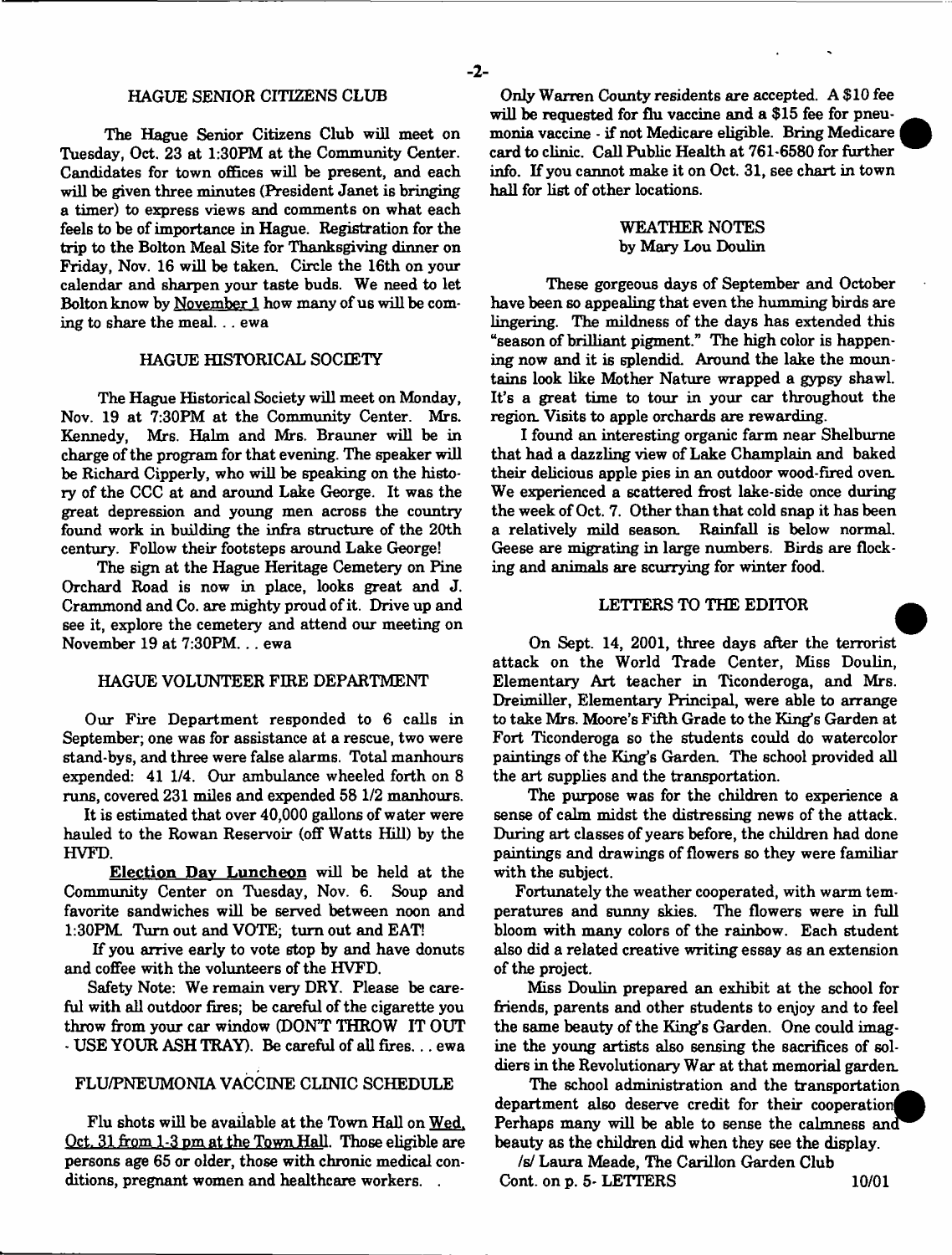### COMFREHENSIVE PLAN

The following questions, with answers, have come before the committee. The public hearing which was held on Oct. 5 and was so poorly attended, has been held over to the night of Nov. 13, the regular Town Board meeting. You still have time to send in any questions you have for the committee before that time, or attend the meeting to discuss your questions.

- 1. *Increase the beach fee for non-residents.* The Committee rejected this.
- *2. Increase the boat launch fee for non-residents.* The Committee delegated this decision to the Town Board.
- *3. Consider the use of the old fire dept, building for parking.*
	- The Committee decided against this.
- *4. How will we obtain formal public hearing from seasonal residents?*
	- Columbus Day weekend, Friday, Oct. 5, 2001
- *5. Address traffic control and safety on 9N approaching the Island Harbor turn.*
	- A. Possibly a sensor light.
	- B. Incorporate a recommendation to re-route one lane
- *6. How should the Town become a four-season destination, and do we want to?*
	- The Committee determined that Hague would benefit from being a four-season destination and to delegate the promotion of this to the Chamber of Commerce. There is a recommendation for this in the Plan.
- 7. *Does the Town need a police force?*
	- The Committee will request that the Town enter a dialogue with agencies involved for more frequent drive-throughs. This would include the Warren County Sheriff Dept.
- *8. Should the Town increase the capacity at the boat launch, for example by adding floating docks?*

The Committee decided against recommending this.

- *9. Recommend the installation of sidewalks and other streets cape improvements at the same time the streets are opened for the sewers.* The Committee will recommend this, before the sewer is done.
- 10. *Limit tourist accommodations to two stories.* We now have a height theme of 30 ft. The APA has a 40 ft. limitation. The Committee took a vote on this and at 4:2 decided not to include this recommendation of a 2-story limitation.
- *11. Allow the Planning Board to consider visual impacts when reviewing development, in reference to tourist accommodations*

Currently our site plan criteria is written broadly. This will be left open until the public hear

ing.

- **3**-

*12. Discount taxes of unbuildable areas when calculating developable area.*

The Committee decided not to include this.

*13. Establish regulations for soils that are unbuildable or poorly suited for development and that have no sewer.*

The Committee decided to leave this as is. *14. Address telecommunication towers.*

The Committee will make a recommendation that opposes this issue, unless the tower is one of acceptable height.

- *15. Provide for local protection of wetlands.* We will make a recommendation for this.
- *16. Recommend that the power lines in the Hamlet be placed underground.* The Committee decided this would be a good recommendation..
- *17. Recommend that cable conduits be put into the road when it is opened for the sewer.* The Committee decided to bundle this with #16.

# DON'T FORGET THE PUBLIC HEARING IS BEING CONTINUED ON NOVEMBER 13!!!

### ZONING BOARD OF APPEALS - 9/27/01

A public hearing was held on the IHH (Island Harbor House) properties. EHH Properties would like to subdivide a 25.34ac. lot deeded as one parcel but identified on our tax map as three parcels into two lots. The larger 24.34ac. lot will be conforming. The smaller of .539ac. (l.lac. required) will not conform to minimum lot area and therefore will require relief from section 160-23. John Silvestri, Esq. spoke on behalf of IHH. Mr. Pedlow, owner, spoke on his own behalf. No one spoke against this subdivision.

At the regular meeting of the board, the first order of business was the withdrawal of the variance request by the Dock Doctors (for Ingrey) to build a 12 x 12 ft. deck, 18' from the lake, requiring a 32' relief from section 160-50 B (b).

IHH Properties presented a request for a variance. (See above). After discussion Art Hatfield moved the application be approved with the following stipulations as detailed by the Hague Planning Board:

1. A conservation easement on lots 21-1-5 and 21-1-6.1 be donated to The Nature Conservancy. 2. That there be no further building on the original lot west of 9N except for one additional house and accessory building.. 3. That the Mylar of this subdivision of the original lot be approved by the Zoning Administrator and the Clerk of the Planning Board. 4. The approved Mylar by the Clerk of the Planning Board be properly filed with the County Clerk of Warren County within 60 days.. All voted aye. 10/01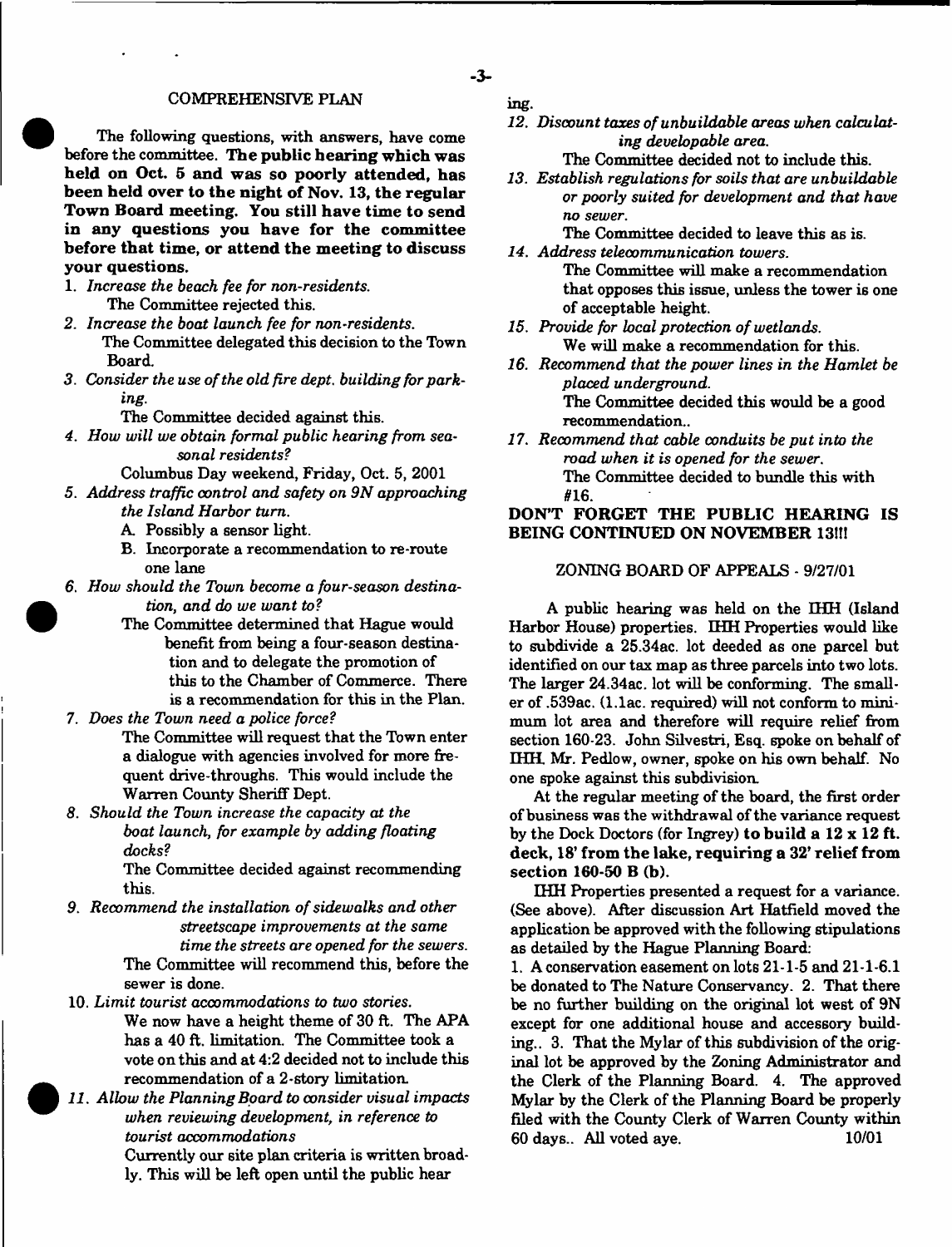#### PLANNING BOARD -10/4/01

There were two public hearings prior to the meeting, one for IHH Properties and one for McConaughy.

The first order of business for the regular meeting was the IHH Properties subdivision. (See ZBA article) John Silvestri spoke in favor of subdivision and a letter was submitted by Rob Pedlow, owner. No one opposed.

Second public hearing was for McConaughy, Lake shore Drive. He would like to subdivide a 47,567 lot into two lots, one with an existing residence of 26,860 sq. ft. and a smaller lot of 20,707 sq. ft. The smaller lot will be merged with his residence lot to create a new lot of 2.42 acres. Both lots will be conforming. No one spoke in favor or opposed.

Regular meeting: A IHH Properties. Final approval will be given subject to when the conditions are met i.e. John Silvestri must record within 62 days after The Nature Conservancy accepts a conservation easement satisfactory to the Clerk of the Planning Board, to get the Planning Board a mylar. Changes to the resolution: 1.)In clause (ii) a conservation easement satisfactory to the Clerk of the PB shall have been given to the Nature Conservancy on lots 21-1-5 and 21-1-6.1. 2.) In clause iv ... $all$  within  $62$  days after clause (ii) should have been complied with to come in with a mylar of the subdivision. Motion carried 6:0

B. McConaughy (see above) Motion carried 6:0

Gravelle - Lakeshore Drive. Ms. Gravelle would like to gift a small portion (3.16% or 718 sq. ft.) of her lot to her immediate neighbor (Creamer) to the north because the natural use of their land makes this a practical division of their properties. This portion of her lot will be merged with Mr. Creamer's lot and increase his lot size from .1603 ac. to .11795 ac. an increase of 10.29% Motion carried 6:0

#### TOWN BOARD - 10/9/01

A resident of Overbrook Drive reported a street light out on her road which had been reported but had not been replaced. Others on Rt. 8 were also reported without results. Supervisor Belden will speak to NiMo about it. Still working on improving the lighting of the community center parking lot.

Awards in the form of plaques were presented to Diane Farinick and Carol Pittman for their work in dressing the town for fall. It was announced that the public hearing for the Comprehensive Plan will be kept open until the board meeting on Nov. 13.

The Town Board is seeking Hague residents that would be interested in serving on the Planning Board or the Zoning Board. Please pick up application in office. The call has also gone out for a Clerk of the Works for the sewer project. Applications may be picked up at the town office.

Donuts and coffee will be served to voters in the early

hours of the election. Lunch consisting of soup and sandwiches will be served at noon until 1:30PM

The town park has been closed for the season.

\$3,942.45 was the income derived from the Transfer Station for the month of September.

Councilman Skip Hourigan has asked for any suggestions for summer youth programs be sent to him so that he might start working on implementing them.

#### UP DATE ON VERIZON SCREW-UP

Your editor received a letter from Betty Little, our Assemblywoman, on Oct. 11, 2001, regarding our Verizon problem as it affects Silver Bay. She has been more interested in our problem than anybody else I have talked with (and there have been many!) I quote from her letter:

... "I spoke with Verizon as well as with the telephone directory publishers. Since consumers can now choose their local service provider (Verizon, AT&T, MCI, etc.) the directory is now published by an independent company. Apparently zip codes are used for the placement of hamlets and towns in certain phone books. The hamlet of Gansevoort was put in the Saratoga book instead of Glens Falls..

"While we believe a mistake was made with the placement of Silver Bay in Glens Falls, I was unable to get them to commit to doing a new phone book or a supplemental listing. Verizon cannot release the names numbers to anyone but a publisher and there is a fee for that.

"I do have assurance from the directory publisher that the placement of Silver Bay in next year's directory will be revisited and reviewed beginning in January. I will call again at that time and once again "make the case" for the Ticonderoga placement. I am sorry that I was unable to get a more immediate resolution, but I am hopeful for next year." /s/ Elizabeth O'C Little

**I** am **t hankful** for Ms Little's interest in this matter. I will try to get the address of the directory publisher from her and in a future issue give it to our readers so that in the beginning of the year we can all contact them "lest they forget". .. djh

#### CHURCH WOMEN UNITED

Christian women throughout the Ticonderoga area will gather at 10AM on Fri. Nov. 2 at Fellowship Hall, the First U. M. Church, Wicker St., Ticonderoga.

Ms. Lolly Armes will speak on "Sound the Shofar: Jubilee! Forgive All Debts, Set People Free". Ms. Joan Miller and the Rev. Helenmarie Sunkenberg will describe the inequities in a part of our world through a skit.

Refreshments will be served at 10AM followed by a short business meeting before the program. All women and men i the area are invited. Please phone Donna Serianni in the evening at 585-6233 for further info. Donations for the women's shelter and your contribution of your least coins are appreciated. 10/01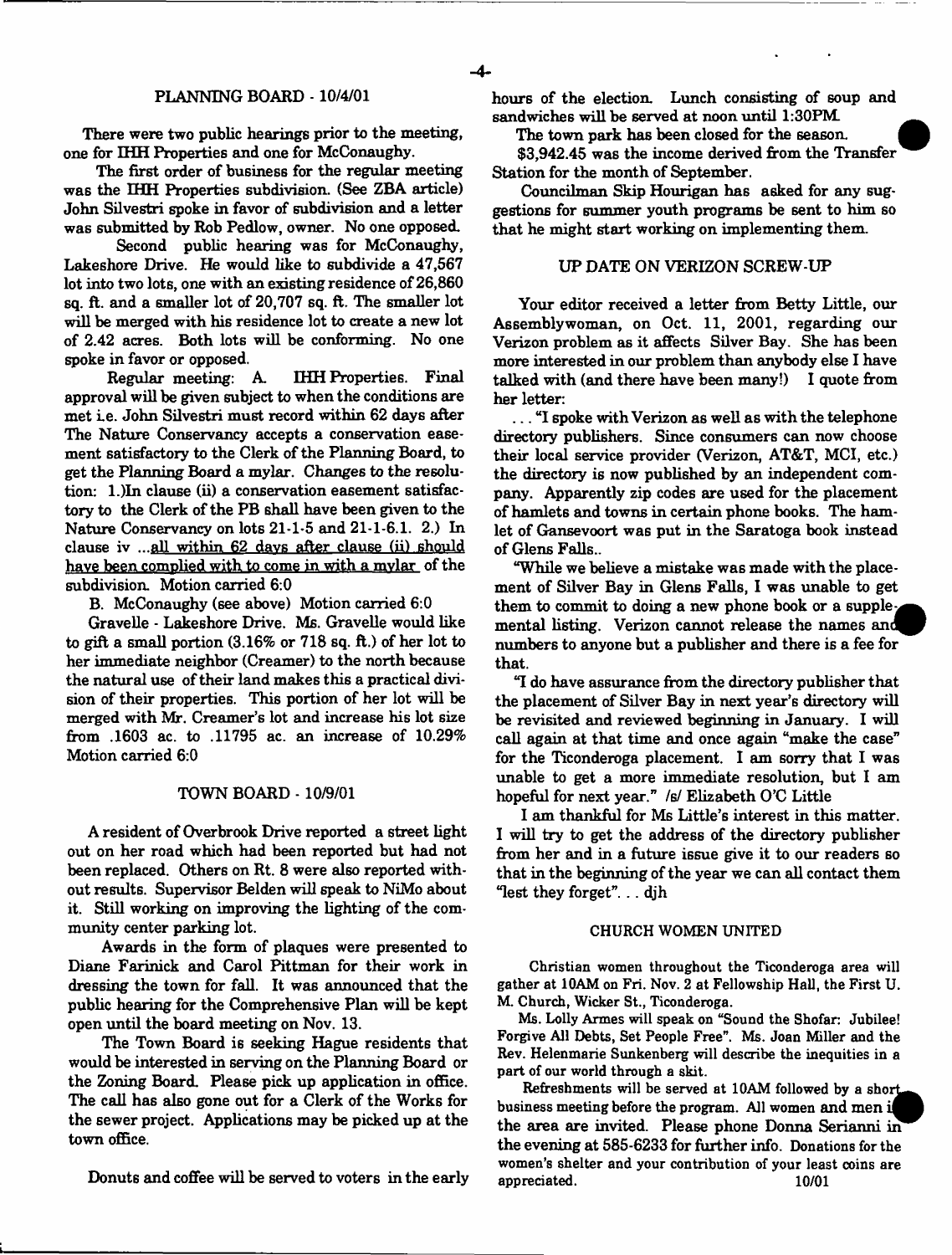I want to respond to the comments made last month by Ms. Doulin about the people who worked on the Comprehensive Plan.

It is true that: Hague is principally a residential community, we have clean air, there is clean water in our lake and most private homes (village water needs a new system), there is minimal traffic congestion and wonderful views. Our joys are principally the view and the quiet because there is nothing else in town to do.

The committee looked at "ALL" areas of need and possibilities in which, God forbid, just may see some healthy growth in our community.

The small group that I have called the "Zero Minus" group (as we heard at some of our public meetings) stop all trucks from going through Hague, no lights seen on the lake from our shores, no more building on side hills (what else have we), keep all out-of-towners away from our beach, jack up boat launch fees to keep them from our launch, and if the truth were known, only extremely limited permission to build any sort of building with any and all businesses that tried to come in, stopped.

Building on slopes DOES NOT pose a threat to the lake quality. There should be building allowed on the slopes with safeguards built in to protect unclean runoff water. Development is not the *til* danger to Lake George and yes, the committee did encourage safe, planned and healthy growth! Yes, the plan does allow more density also! With our new sewer system coming in, one of the main problems concerning our lake will end. All sewage will be properly disposed with and more village density WILL NOT be a problem for our lake.

How did our lake ever survive without this type of control enacted throughout the years? Hague used to be over 1500 residents in the early part of the 20th century. Graphite was hauled down to the lake for transport, coal was hauled up and down the lake for decades, logs by the tens of thousands were floated up and down the lake with people getting their drinking water from the lake. No one died from it! The lake has survived wonderfully!

Clearly the residents are not being subverted as Ms. Doulin would suggest. Her suggestion that the committee has conspired to destroy the lake and our fair town exposes some of the unacceptable thinking that has hindered our total progress as a community.

We are still America! We work hard and want to use our property in a reasonable way and we do have that right! We do not have to submit to this type of narrowminded influence as some would desire.

Thank you. /s/ Nelson Waters

*There is no such thing as a non-working mother*.

We read the letter in the Hague Chronicle that Mary Lou Doulin wrote and agree with her completely and we applaud her for speaking out. We agree that there is already too much development around Lake George and surrounding area. Just go ahead as you please, then get a slap on the wrist and "you should not do that without approval, but as long as you started, go ahead", and as was stated there is little or no enforcement in Hague. In West Hague we have a great example and we probably don't even know the half of what goes on along the lake except for what we read in the Chronicle.

We again thank Ms. Doulin for her insight into the comprehensive plan and for letting people know. Perhaps it will open a few eyes. Sincerely,

*is!* Rena Dykstra

- **5**-

### NATURE NEWS by Laura Meade

"Oh! There's a stick on the porch rail! And it's walking!", said my visitor. "Look how long and skinny the legs are! And no wings - it just moves by WALKING!"

At first look one might think it was a twig that fell from a tree in the yard, or a lilac bush. But then it walked or stood still, twitching two threads like antennae. The six tiny legs were held together by a central larger "stick", probably the body which must have a mouth, a digestive system, eyes that were camouflaged and nerves that gave the creature a warning system. Where could it possibly have a brain? Where did it come from and where was it going? How can it survive the cold weather?

The Readers Digest "North American Wildlife" book listed it as a "Walking Stick", an insect in the Phasmidae family. I suspect one sees it only in the early Fall, (if one ever sees it at all!) And if one hears it, it will be at the same time one hears crickets, grasshoppers of katydids.

While it may give an observer a good surprise (even though it moves slowly), there seems to be no threat to people, other insects, woods, fields, gardens, or shrubs. A walking stick may be as small as 1/2 inch long, or as large as 6 inches.

That is all I know about walking sticks but, perhaps, someone can teach me more!

### **MEET YOUR CANDIDATES**

**THE HAGUE CHRONICLE is proud to host another Meet Your Candidates night on Oct. 30 at 7:30PM at the Community Center. Be prepared to ask questions and find out what your candidate can do for you. We are pleased to have John Barber, Esq. as moderator for the evening.**

# **TRANSFER STATION HOURS UNTIL DECEMBER 31, 2001 T U E S ., THURS., FRI., SAT. 9AM - 5PM**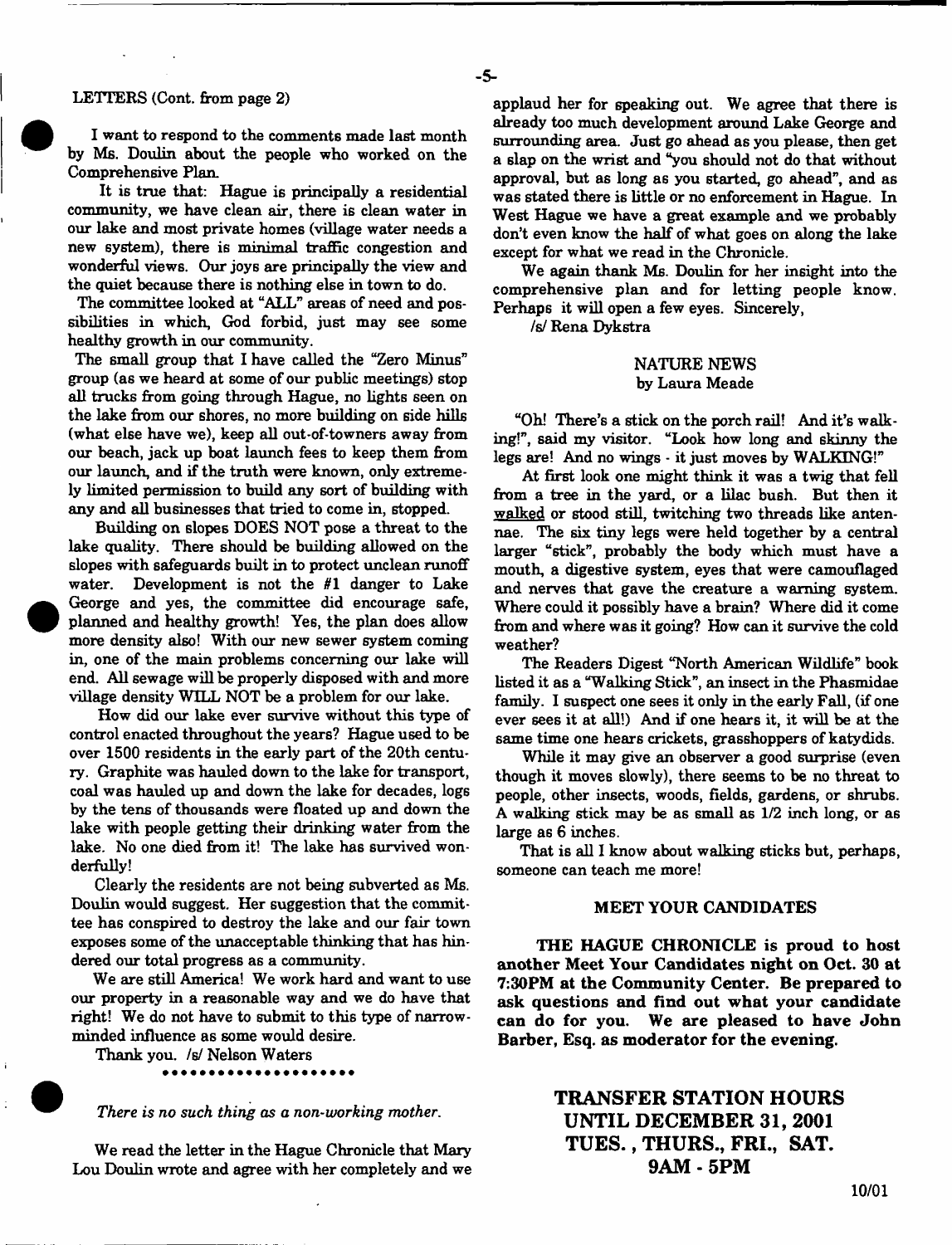## OSTEOPOROSIS EXERCISE CLASS

An osteoporosis class was organized in Ticonderoga on May 20,1998. The current enrollment is now 17 men and women. The number grows to 21+ in the summer months. The class meets each Tuesday in the Moses Ludington Hospital Cafeteria from 1:30 - 2:30 PM. Jean Creamer, Putnam, the first leader of the group has since moved to the Syracuse area but she has left the class in the capable hands of Nancy Tierney and Connie Salstead.

Stop by on Tuesday and find out what the class is all about. All the people who attend can attest to the fact that the exercises have proved to be very helpful.

#### PARKINSON'S SUPPORT GROUP

A Parkinson's support group has been established in Ticonderoga for the purpose of sharing ideas and experiences. The group is for caregivers and patients alike, plus any others who would be interested in the research and control of this disease. The group meets on the third Wednesday of each month in the lower conference room of the Moses-Ludington Nursing Home from 7PM to 8PM. For more info, contact Joan Miller, 585-2533 or Donna Serianni, 585-6771, Ext. 313 or evenings at 585- 6233. This month's meeting is on Oct. 24.

### ROTARY CLUB OF NORTHERN LAKE GEORGE

At the regular breakfast meeting of the club on Oct. 2, Peter Benoit presented an excellent program, including slides on survival on the Polar Ice Cap. On October 23 Richard Merrill will present a program on "Returning Stoddard to Lake George." Visitors are always welcome to attend these meetings, each Tuesday at 7:30AM. Get to know more about our club and perhaps join us in our effort.

The Rotary Club is holding a wine tasting evening at the Olive Garden in Glens Falls on November 13 at 6PM to benefit the Exchange Student Program. Lots and lots of food and fun for all. Tickets are \$28 and can be purchased from any member of the Rotary Club. Call 543-6344 for info.

The club is also sponsoring a 20 week club. You pay a dollar a week for 20 weeks, preferably all at once, and your name is put in a pot. Each week a name is drawn for a \$20 award, and name put back. Possibilities are endless. The last drawing is for \$100. Call 585-7402. Proceeds will be used for lighting the Little League Ball Field.

### FYI

• CORRECTION: In last month's edition of The Hague Chronicle on page 6 (Ducks Be Gone!) the wrong telephone number was given. The correct number should read 1-800-499-6757. We regret the error.

We also goofed on the Transfer Station Schedule.

From Oct. 1 to Dec. 31 the schedule should read: Tues, Thurs, Fri., Sat., 9AM  $\cdot$  5PM. (We need a new editor!)

• Star F. Hayes, 42, Lake George, was arrested in August for allegedly stealing \$32,000 from her former employer, Morgan Marine, Silver Bay. She was charged on Oct. 2 for allegedly stealing \$20,000 from an earlier employer and used part of the \$32,000 to pay that debt. She was charged with third-degree grand larceny, a felony, police said. Her arrest in Oct. came after she was charged with grand larceny and falsifying business records Aug. 27 for other alleged thefts at Morgan Marine and Hacker Boats. She was arraigned on Oct. 2 in Glens Falls and appeared before Justice Heather Knott, Hague on Oct. 4. The preliminary hearing was set for Oct 11 in Hague Town Court.

• LARAC announces that it is accepting applications for fine artists and crafts people who wish to sell original works of art during LARAC's Holiday Showcase beginning Nov. 24 in the Lapham Gallery, downtown Glens Falls. Applications will be accepted until Oct. 31, 2001 and are available by sending a self-addressed, stamped envelope to: LARAC Holiday Showcase, 7 Lapham Place, Glens Falls, NY 12801. Contact: Rachael Hunsinger 798-1144

• LARAC will present its 19th Fall Festival Juried Art and Craft Show on Nov. 10 and 11 from 10AM - 5PM Adirondack Community College. The event will feature over 60 exhibitors with fine craft and art for display and sale in categories including glass, metal, fiber, pottery, fabric, photography, painting, natural and floral items, and gourmet food. There will be a \$3.00 admission for adults and children under 14 will be admitted free.

• Haunted Fort, co-sponsored by the Ti Festival Guild and Fort Ticonderoga, will be held on Oct. 19,20,26 and 27. Tickets are \$6.00 per person. Tickets may be purchased in person at the Fort or by mail with selfaddressed stamped envelope. Tickets still available for Fri. Oct. 25. No phone orders and no credit cards.. For more info, call 585-2821

• Oct. 21 is the last day for Fort Ticonderoga's 2001 season. Fort will reopen May 4, 2002.

• ELECTION DAY LUNCHEON on Tuesday, Nov. 6, 2001 sponsored by the Hague Volunteer Fire Department at the Community Center. Soup, sandwiches, beverage. BE SURE TO VOTE and then enjoy lunch with your friends.

• ELECTION DAY DINNER on Tuesday, Nov. 6, 2001 at the First United Methodist Church. Menu include turkey/dressing, potatoes/gravy, vegetables/salad, rolls/butter, cranberry sauch, dessert/beverage. Take out dinners at 4PM. Dining room opens at 5PM Adults \$7.00. Children \$4.00. Tickets available at door. 10/01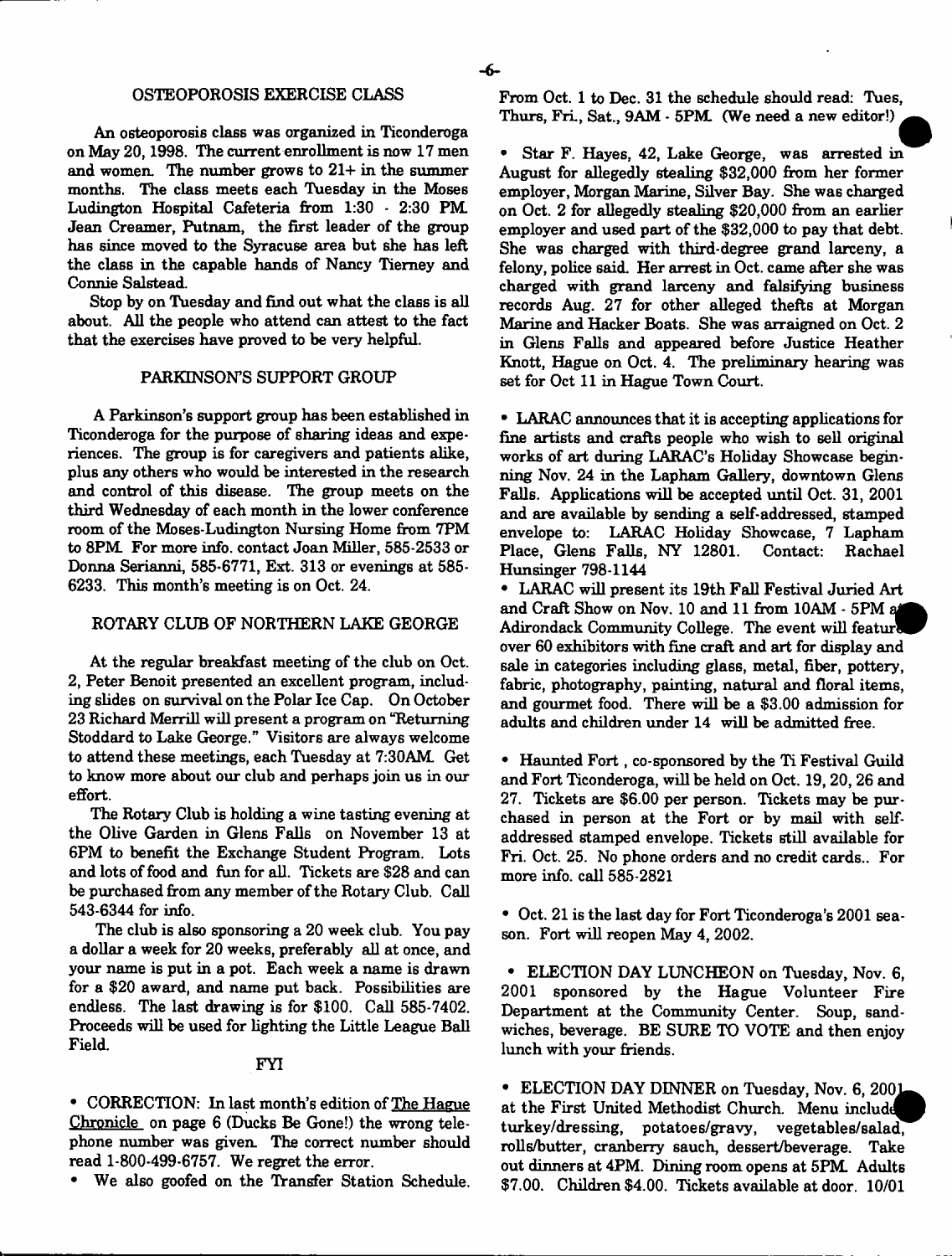#### **SOUNDINGS**

MARRIED: Jennifer Thompkins, Altemonte Springs, FL to Phillip Barton Engler, son and stepson, respectively, of Gil and Barbara Engler, Hague and Gil and Barbara Engler, Hague and Annandale, VA in Orlando, FL on September 22, 2001.

DIED: Joan (Holly) Hollinshead Knott, on July 18, 2001 in Saskatoon, Canada. Mrs. Knott was a lifelong summer resident of Silver Bay. She is survived by her husband Dr. Douglas Knott, son, Ronald, Hoboken, NJ, and two daughters , Holly Ann Knott, Canada and Hague Justice Heather Knott, Hague.

DIED: Rachel Hartz, 94, Highland Park, NJ and Silver Bay, NY, on September 27. She is survived by her daughter, Paula Hartz, a summer resident of Silver Bay.

DIED: Martha Barclay Tinker, 93, in Saratoga Springs on October 6. She was a long time summer resident of Friends Point and winter resident of Delray Beach, FL. She is survived by a daughter, Martha T. Whitaker and her husband Robert M Whitaker, Jr. , three grandsons, Craig Chaplin II, Kent Whitaker, Robert A. Whitaker, and one granddaughter, Wende Neitzel.

Correction: In last month's Chronicle we published the marriage of Jane Frasier. Her father is the late Clifford Frasier, (not Clifton, as published). We apologize for this error.

\* \* \* \* \* \* \* \* \* \* \* \* \* \* \*

The following students from Hague are involved in football, cross country, cheerleading, gymnastics or soccer as well as maintaining the highest levels of academic effort and achievement in their course work.

First Honors: Heather Hassett, Joee Plass, Alison Rutkowski, Matt Frasier.

Second Honors: Lucas Frasier, Ted Santaniello, Brandon Trudeau, Adam Charboneau, Kelly Frasier, Tom Haskell.

Congratulations to the above students on their accomplishments. We wish you continued success in both athletics and scholastics.

### KTWANIS INDUCTS NEW OFFICERS

The Kiwanis annual "Officer and Director Installation Dinner" took place Thursday, Sept. 27 at Emeralds Restaurant, Ticonderoga Country Club. On hand for the event were outgoing Lt. Governor Jeff Whisher from the High Peaks Club and new Lt. Governor, Vince Forrest of the Lake Placid Club.

Inducted as president was Heather Knott. Heather was bom in Saskatoon, Canada, attended grammar school in Canada and Australia, received her college degree in English from the College of Arts and Sciences of the Univ. of Saskatchewan in 1975, and received her law degree from the same university in 1978. She was admitted to the Bar of Saskatchewan in 1979, Mass. in 1985 and N.Y. in 1991. Heather has been a summer resident of Hague since 1955 and an active member of the Kiwanis Club since 1996. She moved back to the area permanently to marry her husband, Ralph Denno. She is currently in private law practice in Hague, specializing in real estate and family law.

New officers and directors for the year commencing Oct. 1, 2001 are: Scott Hearburg, 1st V.P., David Carr, 2nd V.P. Leslie Midgley, Treas. and Liz Swanson, Secretary. Directors for the 3-year term are Kay Directors for the 3-year term are Kay Gunnison, Gerry Russell and David Swanson. Director for a 2-yr. term is Irene Putnam.

During concluding ceremonies, the Kiwanis Club membership warmly thanked out-going President David Cornell for his leadership during the past year.

\* \* \* \* \* \* \* \* \* \* \*

The Foundation for Excellent Schools recently announced the selection of Deborah Breitenbach. Silver Bay, John Dreimiller, William Dodd and Paul Jeff as Arthur Vining Davis Fellows who will participate in a unique program designed to allow high school teachers and college professors to build mutual understandings and share teaching strategies.

These teachers will participate in the Arthur Vining Davis Partnership Pilot that partner 20 high school teachers with faculty and members from Williams and Middlebury Colleges. The goal is to create a model that will benefit high schools and colleges throughout the United States.

FUEL ASSISTANCE - October 29 from 11AM - 12:30PM Bring documentation.

From Diane Colozzi come some fillers. We just happen to have a space right here:

1. If at first you don't succeed, then skydiving is not for you.

2. The quickest way to double your money is to fold it in half and put it in the back of your pocket.

3. Timing has an awful lot to do with the outcome of a rain dance.

4. Always remember that you're unique - just like everyone else.

5. Never test the depth of the water with both feet.

6. If you think nobody cares if you're alive, try missing a couple of car payments.

7. If you lend someone \$20 and never see that person again, it was probably worth it!

**ALL TOWN OFFICES, INCLUDING TRANSFER STATION AND HIGHWAY DEPARTMENT, WILL BE CLOSED ON ELECTON DAY, TUESDAY, NOV. 6 AND ON VETERANS' DAY, MONDAY, NOV. 12.**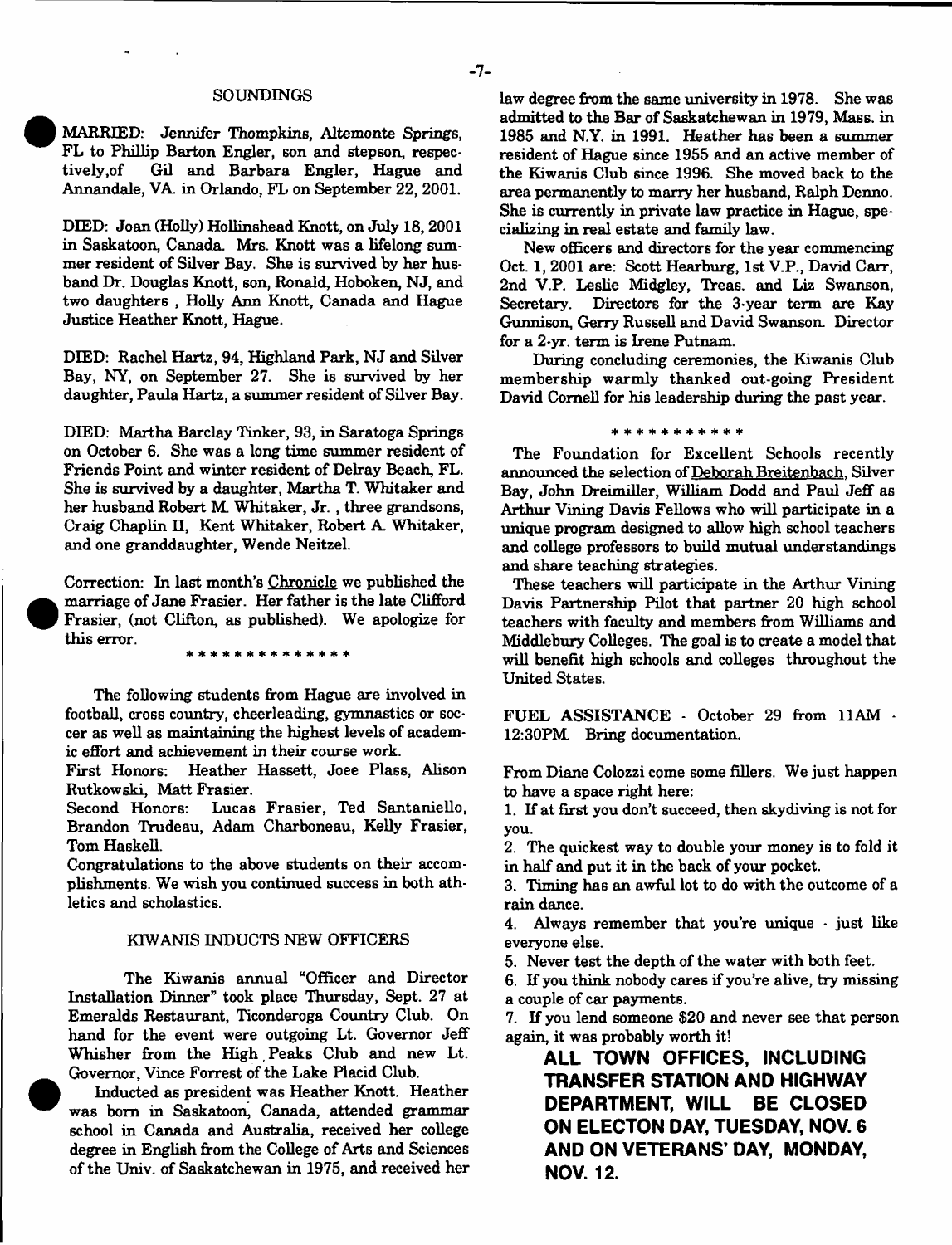### EXERCISE YOUR RIGHT TO VOTE

Election Day is set for Tuesday, November 6 from 7AM to 9PM. Polling location is the Hague Community Center for all registered Hague voters. It is your right, privilege and obligation to vote! The following citizens of the town of Hague are running for office:

For Supervisor: Dan Belden,( R), incumbent Richard Hourigan, (I), currently a coun-

cilman

For Town Clerk: Debbie Manning, (R), Incumbent

For Councilman: Martin Fitzgerald, Sr., (R), incumbent Lu Megow, (R), incumbent Rudy Meola (D)

For Town Justice: Charles Antonetti endorsed by (D) and (Conservative) Heather Knott (I) incumbent William Tausinger (I)

For Highway Superintendent: Wiliam Bothe (R)

Also on the ballot will be Kate Hogan, William Montgomery and John Wappett running for County District Attorney; Jan H. Plumadore, for Supreme Court Justice and Paul Bachman for County Coroner.

Each of the above Hague candidates was invited to submit a sketch for this newspaper. The following submitted a sketch. Thank you.

DANIEL D. BELDEN: (for supervisor) I am a life long resident of the Town of Hague. I am the incumbent Supervisor and am running for Town Supervisor for the next two years. I would like to have your support in this endeavor.

I have obtained many dollars worth of grants for the Town, grants for HUD (housing rehabilitation), Reclamation (Landfill Closure), Storm Water Management and Sewer to name a few. The largest grant is for 100% funding for our new sewer system.

I would like to commend the Committees, Service Groups and Citizens who participated in the downtown improvements (flowers, flags, etc.). It certainly beautifies our Town,

I would like to see the completion of Sewer District *81* and apply for funding to start sewer line extensions. With the return of the retainage from the landfill closure project I would like to see new sidewalks installed on Route 8 with accompanying enhancements. Another project that comes to mind is to obtain grant monies to remove the poles in the hamlet area and buy the power, phone and cable lines underground.

I will continue to serve .the Town in the future as in the past and work on keeping the tax rate down.

In closing, I want to thank all of you for your support. It has been my pleasure to serve the people of the Town the past 30 years and I look forward to your support and serving you in the next two years.

PLEASE VOTE ON NOVEMBER 6TH. IT IS OUR

### FREEDOM

RICHARD (SKIP) HOURIGAN: (for supervisor) I was asked to write something for the Chronicle about  $my^{\dagger}$ campaign so the voters could understand what my platform or what my issues are. Well, to be perfectly honest, my main concerns are the simple ones, leadership, communication, honesty and fairness. If elected I will be a full time supervisor which is something this town will need over the next few years. Issues I think need to be adressed are: Taxes, the Sewer Project, the closure of the sand pit in Sabbath Day Point, Plan for a Museum in the old Town Hall, create an annual report to be mailed to the tax payers and residents and last, but not least, stop selective enforcement of the Town's Zoning laws and Ordinances. Look for my symbol in November, the American Flag (which was chosen in July) and do your part. Vote - and together we will face any and all issues that will affect our community.. Thank you.

DEBORAH F. MANNING: (for town clerk) I am once again running for the position of Town Clerk. It is hard to believe this is my 6th year in office. The last two years have gone by quickly. In April 2000 I attended the N.Y.S. Town Clerks Assoc, in Saratoga. This is a great conference, covering many areas of the job of Town Clerk.

In April and May of this year Warren County held numerous computer classes which were conducted by Microknowledge. I was fortunate enough to be able to attend a course in Windows 98, Word 1 & 2 and Excel.

The N.Y.S. Archives has returned the minute book of 1807-1821 and documents from School District *85* of 1822-1881 back to the Town.

My plans for the upcoming two years are to extend the hours in the Clerk's Office to 8:30AM - 12PM I am usually at the office at this time, but have not officially posted them.

I am hoping to have a proposition together for next year's General Election to extend the Town Clerk's term to a 4-year position instead of a 2-year position.

Unfortunately this year due to a scheduled engagement with my children, I will not be able to attend "Meet the Candidates Night." If anyone has any questions or suggestions regarding the Clerk's position, please give me a call at home or at the office.

I will try to make every attempt to meet everyone before the Nov. 6, 2001 general election.

I am once again asking for your support. Thank you.

CHARLIE ANTONETTI, (for town justice) retired teacher, 29 years at Moriah Central School and 3 years in Vermont. I was with Law Enforcement, 10 years with Vermont and 10 years with N.Y. I reside at 998 New Hague Road for the past 7 years. Now I teach part time for N.C.C.C. in Ticonderoga, teach the 55 Alive driving class for AARP, am a member of Hague Wesleyan Church and the Hague Fire Department. I'm seeking position of Town Justice. 10/01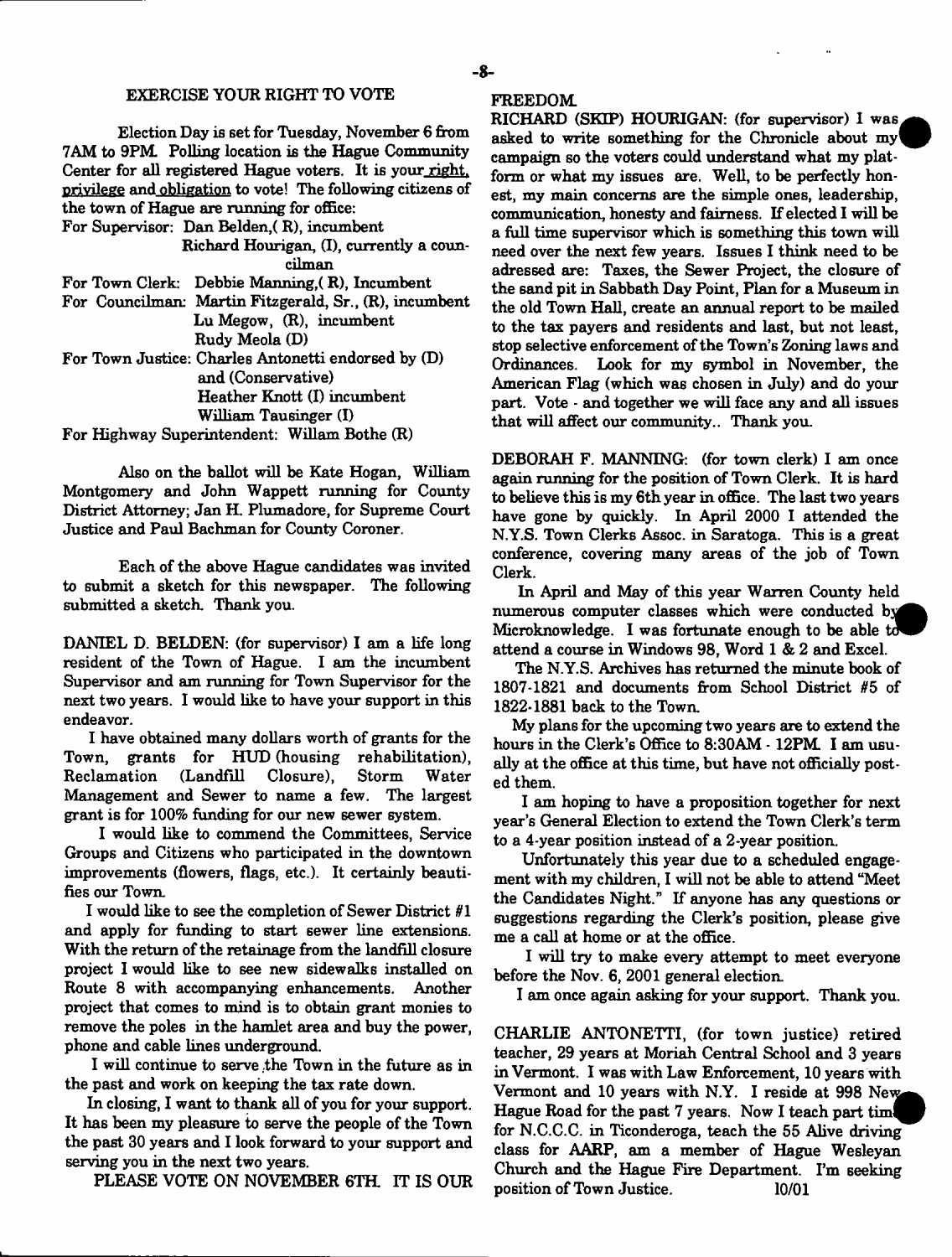#### Cont. from page 8 (Candidates)

HEATHER KNOTT, ESQ.: (for town justice) I am running for re-election as your Town Justice, a position that I have held since 1994. I believe that I am the only candidate who has significant legal experience as both Judge and practicing Attorney admitted to practice in 3 jurisdictions. Since taking the bench 7 years ago, a top priority has been to computerize our courtroom, which has resulted in more efficient. streamlined court operations. I ed in more efficient, streamlined court operations. intend to continue upgrading and improving the court and its systems, and I will continue to use any State grant money available to us. This will result in considerable savings for the Town of Hague.

As your Judge I have been extremely accessible to answer questions and explain procedures to the public. As well, I have been fair, courteous and impartial in the performance of all judicial duties. I am an individual committed to both public and community service and 1 would be honored to have your support on Nov. 6.

### WILLIAM R. TAUSINGER, (for town justice)

"I was bom in NY State in 1953, have been a resident of Warren County for over 10 years and a resident of Hague since 1996. Married with 5 children, I am an avid sports enthusiast including fishing, boating, camping and baseball.

"It is my intent to insure the residents of Hague a judicial system that is fair and unbiased. I have been working tirelessly compiling information from other counties and have researched procedure and protocol from other county seats. I am a supporter of the alternative sentencing program, which would give some offenders a "second chance". Why not put them to work in the community, making them productive citizens and helping our **com m unity** to be at its best. A little time and patience will be all it will cost.. I will oversee the program with the Warren County Probation Dept.

You may e-mail me at [wtausing@nycap.rr.com](mailto:wtausing@nycap.rr.com) for a copy of my brochure or call me at 543-5258.

MARTIN FITZGERALD: (for town councilman) I am the Republican Candidate for Hague Councilman. I am currently completing my 17th year as your Town Councilman, and have enjoyed serving the community. I feel that I have the knowledge, experience, and dedication to detailed care to continue the type of public service you have the right to expect from your elected official. I hope that my record will enable me to rely upon you for your support at the polls on Nov. 6, 2001. Thank you.

LUDOLF (LU) MEGOW: (for town councilman) Running for councilman position for third term. Working as part of the team to provide quality service for the community.

It is great to see some of our community working to make our town special. It appears that very few are knowledgeable of what happens in our town operations and how it affects them. Only a few express their needs.

Town meetings have poor attendance. Don't let apathy live in our Town. Exercise your right to vote. Become informed and help others to participate.

RUDOLPH (RUDY) MEOLA: (for town councilman) I base my candidacy for the Hague Town Board on the principles of accountability and responsiveness., accountable to all of the people in our community with a sensitivity to their concerns.

As a former town board member, school administrator and current deputy supervisor, I have the necessary training and knowledge to be an effective member of the board. I would like to put this expertise to work for my town.

Over the past two years I have attended nearly all of the town board meetings. As an active participant, on numerous occasions I questioned Board action, or lack thereof, when I believed that the Board was acting outside the limits expected of public officials or their action was not in the best interest of all of our people. While a member of the audience can raise an issue, his effectiveness is limited, but as a member of the Board he can have a critical impact on issues being considered. I would like to be your advocate on the Town Board.

I have continued to stay active in the affairs of our Town, as a member of the Comprehensive and Enhancement Committees and as Deputy Supervisor I have worked closely with our Supervisor in promoting the Town of Hague and in protecting its interests. I am asking that you consider me as your choice for the Town Board on Tuesday, Nov. 6.

**ELECTION DAY - NOV. 6 FROM 7AM-9PM - All town offices, including Transfer Station and Highway Dept. They are also closed on Nov. 12, Veterans' Day.**

### MAKE A DIFFERENCE DAY - October 27, 2001

Can you make a difference? You bet you can! This year and for the past 10 years USA Weekend and The Points of Light Foundation have sponsored a national day of volunteer action, Make a Difference Day. This year they are asking us to participate on Oct. 27 to honor the victims of the Sept. 11 terrorist attacks and to pay tribute to the hundreds of rescuers who truly made difference.

Volunteering is a significant way to channel our national trauma into productive results. Research clearly demonstrates that volunteering improves a person's emotional and physical wellbeing. Studies indicate that the overall health of a nation may be directly related to how much that nation encourages its citizens to volunteer. There are many ways for us to volunteer, not just on Oct. 27 but throughout the year. Scholarships and awards are being offered. For more info, visit makeadifferenceday.com or call 1-800-416-3824

**YOU CAN MAKE A DIFFERENCE!! 10/01**